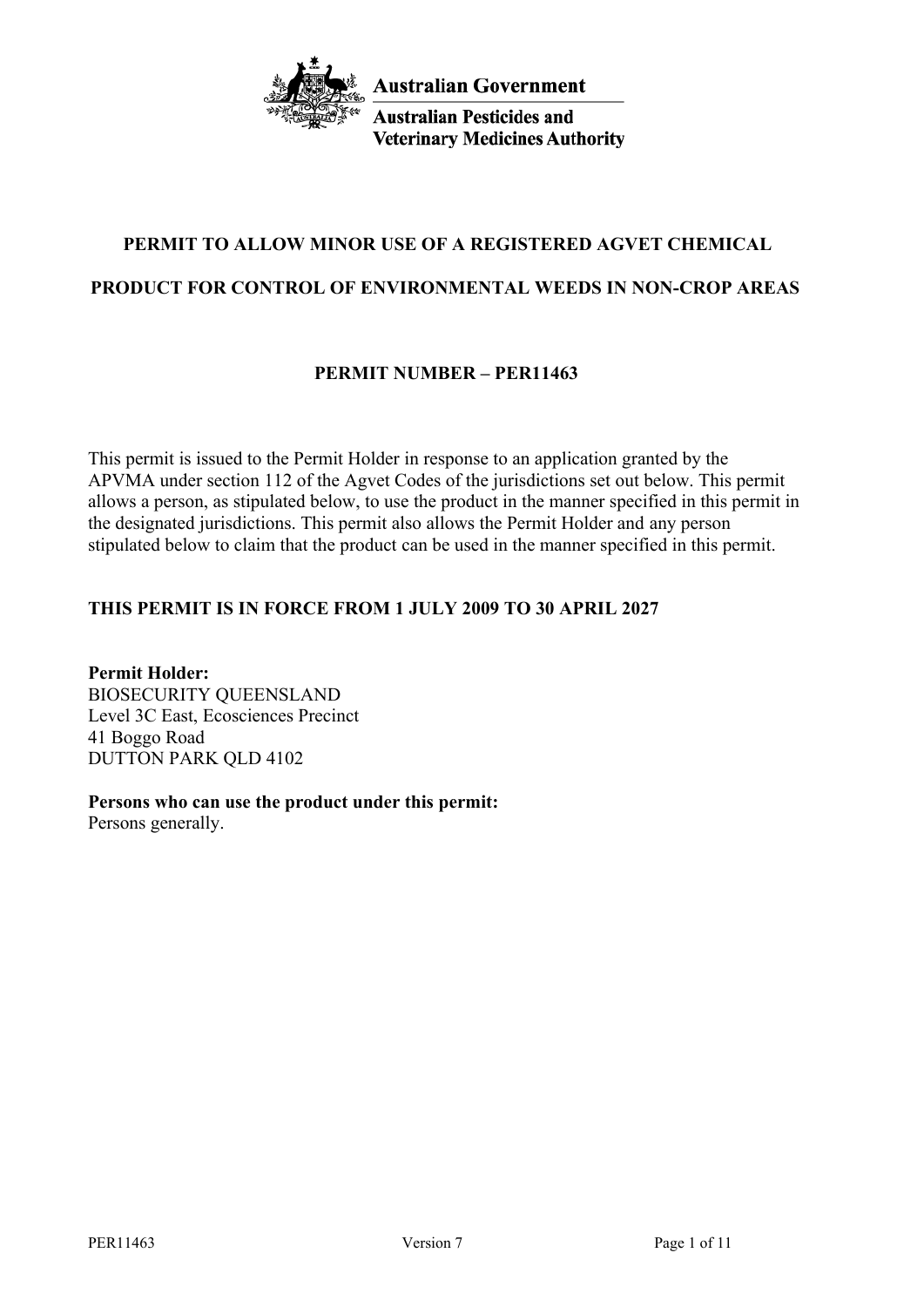#### **CONDITIONS OF USE**

#### **Products to be used:**

ACCESS HERBICIDE (APVMA No. 46640) PLUS OTHER REGISTERED PRODUCTS Containing: 120 g/L PICLORAM and 240g/L TRICLOPYR as their only active constituents.

APPARENT SLOGGER HERBICIDE (APVMA No. 69630) PLUS OTHER REGISTERED PRODUCTS Containing: 100 g/L PICLORAM and 200g/L TRICLOPYR as the only active constituent.

UNIMAZ 250 SL HERBICIDE (APVMA No. 63546) PLUS OTHER REGISTERED PRODUCTS Containing: 250 g/L IMAZAPYR as their only active constituent.

ARMOURY HERBICIDE (APVMA No. 67206) PLUS OTHER REGISTERED PRODUCTS Containing: 150 g/L IMAZAPYR PRESENT AS THE POTASSIUM SALT and 150 g/L GLYPHOSATE PRESENT AS THE POTASSIUM SALT as their only active constituents.

ARSENAL SUPER HERBICIDE (APVMA No. 68618) PLUS OTHER REGISTERED PRODUCTS Containing: 240 g/L IMAZAPYR PRESENT AS THE ISOPROPYLAMINE SALT

KENSO AGCARE KEN-MET 600 WG HERBICIDE (APVMA No. 54853) PLUS OTHER REGISTERED PRODUCTS Containing: 600 g/kg METSULFURON-METHYL as their only active constituent.

CONQUEST AMINE 300 SELECTIVE HERBICIDE (APVMA No. 55701) PLUS OTHER REGISTERED PRODUCTS Containing: 300 g/L 2,4-D AS THE ISOPROPYLAMINE SALT as their only active constituent.

FLAGSHIP 400 EC HERBICIDE (APVMA No. 81272) PLUS OTHER REGISTERED PRODUCTS Containing: 400 g/L FLUROXYPYR AS THE METHYL HEPTYL ESTER as the only active constituent.

FUSILADE FORTE 128EC HERBICIDE (APVMA No. 58521) PLUS OTHER REGISTERED PRODUCTS Containing: 128 g/L FLUAZIFOP-P AS THE BUTYL ESTER as their only active constituent.

FUSILADE WG HERBICIDE (APVMA No. 45367) PLUS OTHER REGISTERED PRODUCTS Containing: 212 g/L FLUAZIFOP-P AS THE BUTYL ESTER as the only active constituent.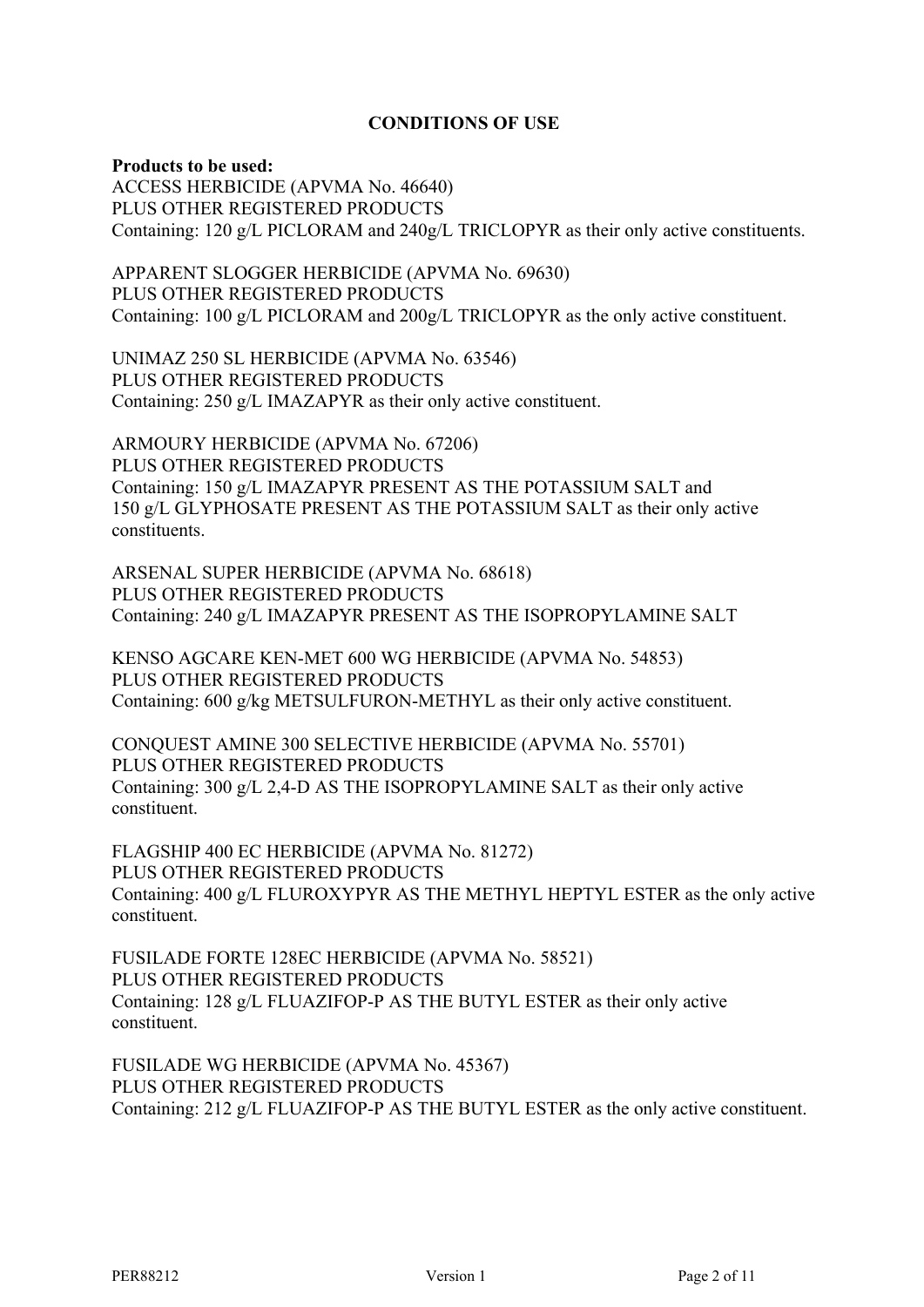GARLON 600 HERBICIDE (APVMA No. 31898) PLUS OTHER REGISTERED PRODUCTS Containing : 600 g/L TRICLOPYR as their only active constituent.

GENFARM IMAZAPYR 750 SG HERBICIDE (APVMA No. 85107) PLUS OTHER REGISTERED PRODUCTS Containing: 750 g/kg IMAZAPYR as the only active constituent.

CONQUERER HERBICIDE (APVMA No. 57783) PLUS OTHER REGISTERED PRODUCTS Containing: 100 g/L PICLORAM and 300g/L TRICLOPYR as their only active constituents.

GRAZON EXTRA HERBICIDE (APVMA No. 60830) PLUS OTHER REGISTERED PRODUCTS Containing: 300 g/L TRICLOPYR PRESENT AS THE BUTOXYETHYL ESTER, 100 g/L PICLORAM PRESENT AS THE HEXYLOXYPROPYLAMINE SALT and 8 g/L AMINOPYRALID PRESENT AS HEXYLOXYPROPYLAMINE SALT as their only active constituents.

HOTSHOT HERBICIDE (APVMA No. 59173) PLUS OTHER REGISTERED PRODUCTS Containing: 10 g/L AMINOPYRALID PRESENT AS TRIISOPROPANOLAMINE SALT and 140 g/L FLUROXYPYR AS THE METHYL HEPTYL ESTER as their only active constituents.

KAMBA 500 SELECTIVE HERBICIDE (APVMA No. 51080) PLUS OTHER REGISTERED PRODUCTS Containing: 500 g/L DICAMBA AS THE DIMETHYLAMINE SALT as their only active constituent.

NUFARM KAMBA 750 HERBICIDE (APVMA No. 69302) PLUS OTHER REGISTERED PRODUCTS Containing: 750 g/L DICAMBA AS THE DIMETHYLAMINE AND MONOMETHYLAMINE SALTS as their only active constituents.

NUFARM KAMBA M HERBICIDE (APVMA No. 49906) PLUS OTHER REGISTERED PRODUCTS Containing: 80 g/L DICAMBA AS THE DIMETHYLAMINE SALT and 340 g/L MCPA AS THE DIMETHYLAMINE SALT as their only active constituents.

NUFARM 2,4-D AMINE 625 HERBICIDE (APVMA No. 56763) PLUS OTHER REGISTERED PRODUCTS Containing: 625 g/L 2,4-D dimethylamine and diethanolamine as their only active constituent.

NUFARM AMICIDE 720 SELECTIVE HERBICIDE (APVMA No. 62691) PLUS OTHER REGISTERED PRODUCTS Containing: 720 g/L 2,4-D PRESENT AS THE DIMETHYLAMINE SALT as their only active constituent.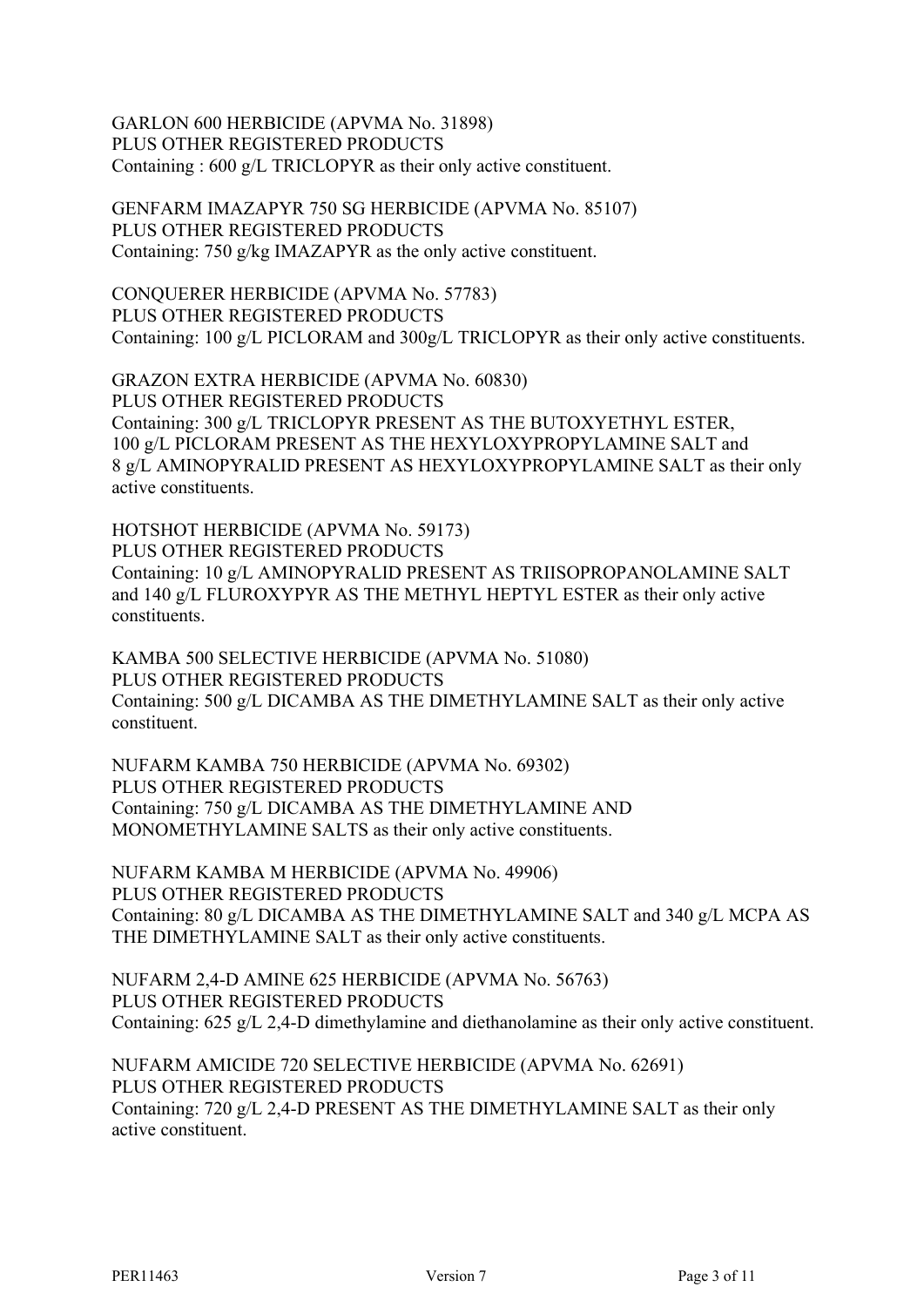NUFARM AMICIDE ADVANCE 700 SELECTIVE HERBICIDE (APVMA No. 66167) PLUS OTHER REGISTERED PRODUCTS Containing: 700 g/L 2,4-D PRESENT AS THE DIMETHYLAMINE AND MONOETHYLAMINE SALTS as their only active constituent.

NUFARM MCPA 500 SELECTIVE HERBICIDE (APVMA No. 31754) PLUS OTHER REGISTERED PRODUCTS Containing: 500 g/L MCPA AS THE DIMETHYLAMINE SALT as their only active constituent.

ROUNDUP HERBICIDE (APVMA No. 31393) PLUS OTHER REGISTERED PRODUCTS Containing: GLYPHOSATE as their only active constituent.

FLAGSHIP 200 HERBICIDE (APVMA No. 54428) PLUS OTHER REGISTERED PRODUCTS Containing: 200 g/L FLUROXYPYR AS THE METHYL HEPTYL ESTER as their only active constituent.

STARANE ADVANCED HERBICIDE (APVMA No. 62287) PLUS OTHER REGISTERED PRODUCTS Containing: 333g/L FLUROXYPYR AS THE METHYL HEPTYL ESTER as their only active constituent.

TORDON 75-D HERBICIDE (APVMA No. 40487) PLUS OTHER REGISTERED PRODUCTS Containing: 300 g/L 2,4-D AS THE TRIISOPROPANOLAMINE SALT and 75 g/L PICLORAM AS THE TRIISOPROPANOLAMINE SALT as their only active constituent.

TORDON REGROWTHMASTER HERBICIDE (APVMA No. 67378) PLUS OTHER REGISTERED PRODUCTS Containing: 100 g/L PICLORAM AS THE TRIISOPROPANOLAMINE, 200 g/L TRICLOPYR AS THE TRIETHYLAMINE and 25 g/L AMINOPYRALID AS THE TRIISOPROPANOLAMINE SALT as their only active constituents.

VERDICT 520 HERBICIDE (APVMA No. 50643) PLUS OTHER REGISTERED PRODUCTS Containing: 520g/L HALOXYFOP-R AS HALOXYFOP-R METHYL ESTER as their only active constituent.

BASTA NON-SELECTIVE HERBICIDE (APVMA No. 39118) PLUS OTHER REGISTERED PRODUCTS Containing: 200 g/L GLUFOSINATE AMMONIUM as their only active constituent.

AMGROW CHEMSPRAY WEED CONTROL TREE & BLACKBERRY KILLER (APVMA No. 59002) PLUS OTHER REGISTERED PRODUCTS Containing: 50 g/L TRICLOPYR as their only active constituent.

DIESEL DISTILLATE FUEL BY ANY PETROLEUM COMPANY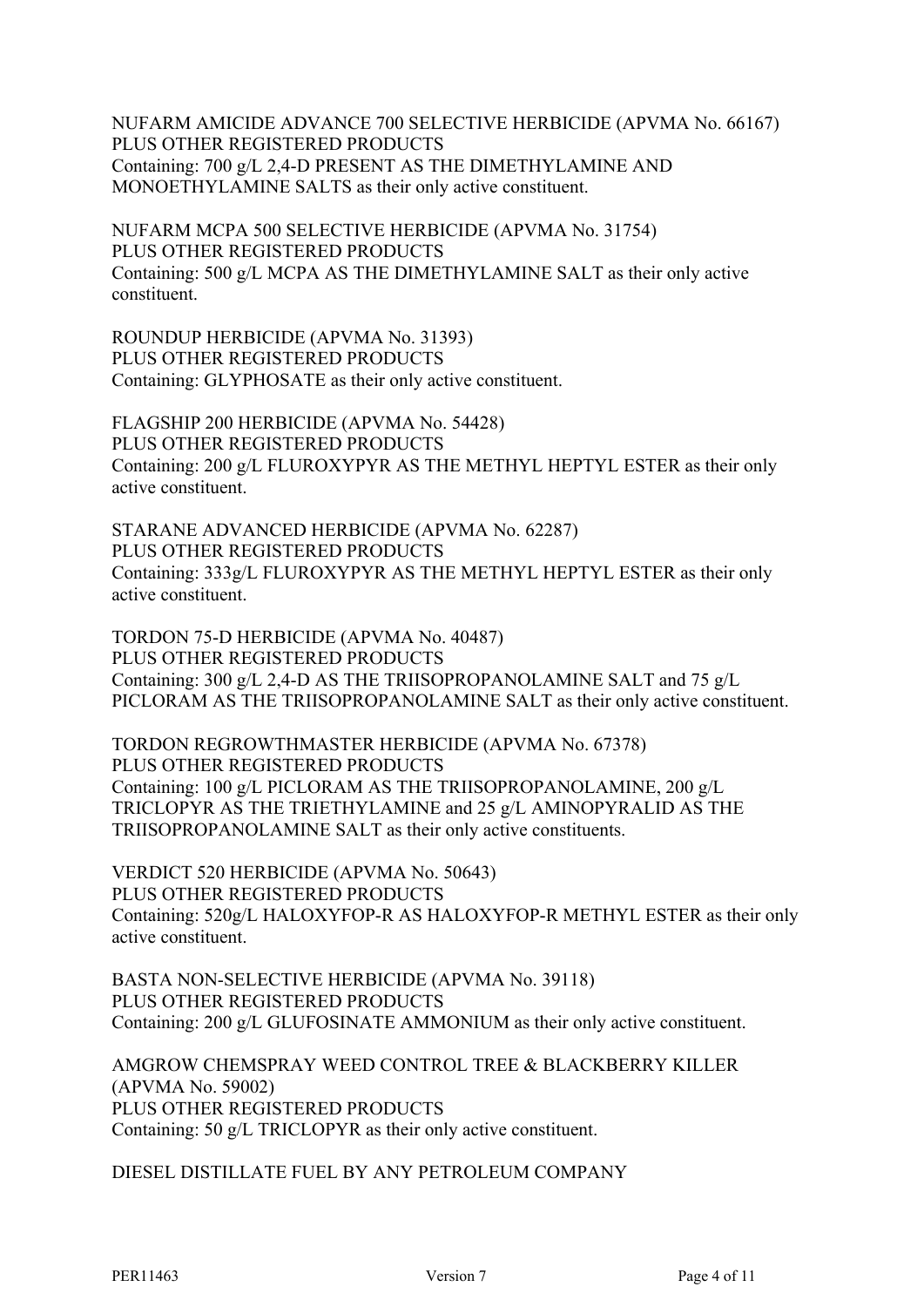### **RESTRAINT:**

DO NOT use in pastures

#### **Directions for Use:**

| <b>Situation</b>                                                                                                                                                                                                          | <b>Pest</b>         | Rate                                                                      |
|---------------------------------------------------------------------------------------------------------------------------------------------------------------------------------------------------------------------------|---------------------|---------------------------------------------------------------------------|
| Non-agricultural areas, domestic and<br>public service areas, commercial and<br>industrial areas, bushland/native<br>forests, roadsides, rights of way,<br>vacant lots, wastelands, wetlands,<br>dunal and coastal areas. | Environmental weeds | Apply in accordance with<br>instructions as contained in<br>Attachment 1. |

#### **Critical Use Comments:**

- Apply in **strict** accordance with information listed in **Attachment 1**.
- Apply by ground based application equipment **only**.
- For further information regarding specific use situations covered by this permit, refer to the permit holder Biosecurity Queensland.

#### **USE OF PRODUCT FORMULATIONS IN AQUATIC SITUATIONS:**

• Only those specific products which have label approvals currently in place for aquatic use, may be used in or near aquatic areas.

#### **Withholding Period:**

Not applicable.

#### **Jurisdiction:**

QLD only.

### **Additional Conditions:**

This permit allows for the use of a product in a manner specified on the permit. Persons who wish to prepare for use and/or use products for the purposes specified in this permit must read, or have read to them, the details and conditions of this permit. Unless otherwise stated, the use of the product must be in accordance with the product label.

Issued by the Australian Pesticides and Veterinary Medicines Authority

Note: Permit amended to extend expiry date until 30 June 2023 and update product list and directions for use table. Permit version 5 issued 4 June 2018.

13/04/2022 – Permit updated to add products and carriers, update discontinued products, and clarify directions. Permit expiry extended to 30/04/2027. Permit issued as Version 6.

14/04/2022 – Administrative update to apply current registered names for three products, and update active names for one product range. Permit issued as Version 7.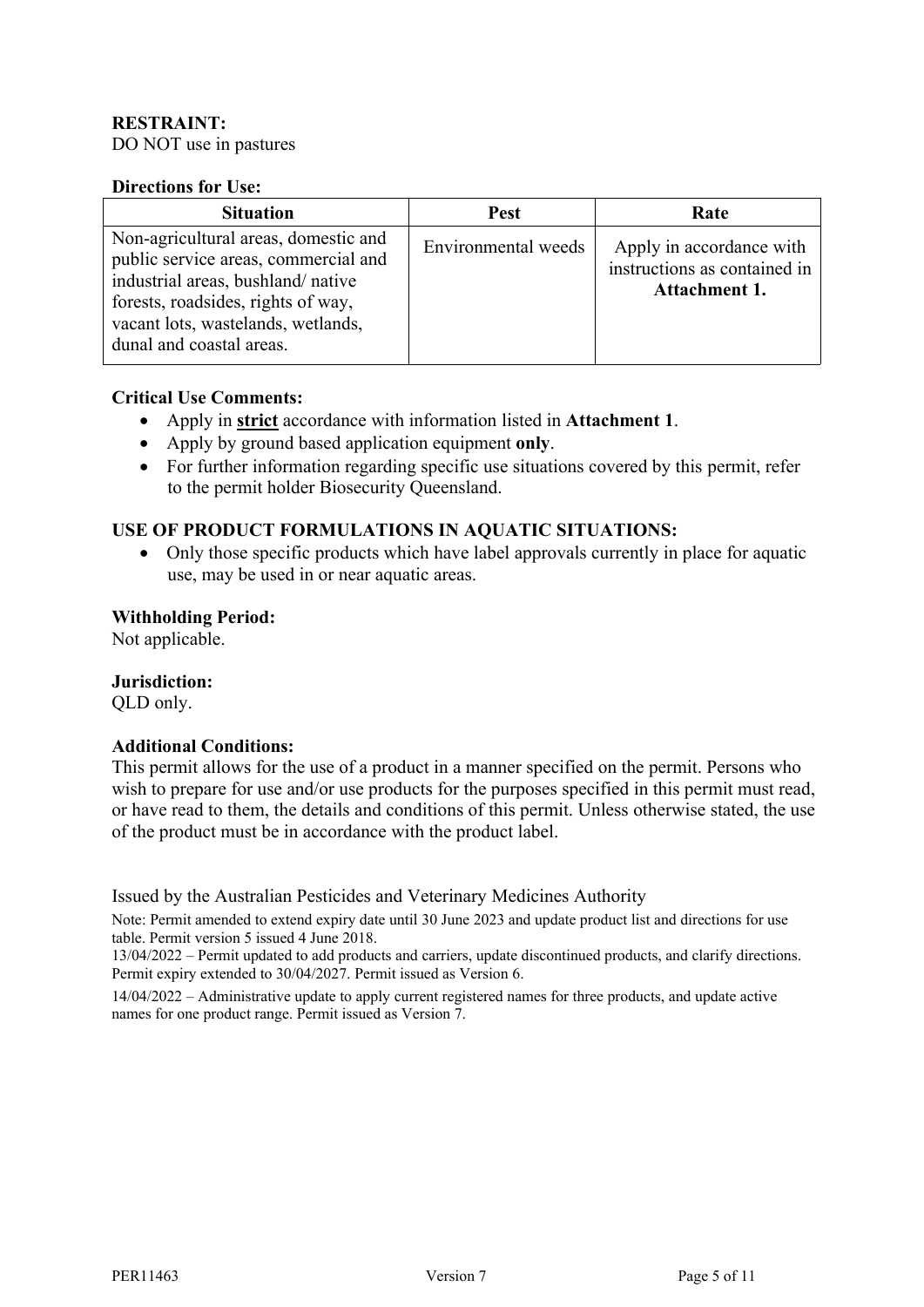# **ATTACHMENT - 1**

## **APVMA OFF-LABEL PERMIT – PER11463**

# **HERBICIDES FOR THE CONTROL OF ENVIRONMENTAL WEEDS IN NON-AGRICULTURAL AREAS (QLD) APPLY BY GROUND-BASED APPLICATION EQUIPMENT ONLY.**

| Non-agricultural areas, domestic and public service areas, commercial and industrial areas, bushland/ native forests, roadsides, rights of way, vacant lots, wastelands, wetlands, dunal and coastal areas |                                                                                                                                                                                                               |                                                                                          |                                                                                                                                                                               |
|------------------------------------------------------------------------------------------------------------------------------------------------------------------------------------------------------------|---------------------------------------------------------------------------------------------------------------------------------------------------------------------------------------------------------------|------------------------------------------------------------------------------------------|-------------------------------------------------------------------------------------------------------------------------------------------------------------------------------|
| Active Ingredient (a. i.)                                                                                                                                                                                  | Weed                                                                                                                                                                                                          | Rate                                                                                     | <b>Application Method and Comment</b>                                                                                                                                         |
| 2,4-D 300 g/L<br>e.g. Conquest Amine 300 Selective<br>Herbicide                                                                                                                                            | Broadleaf weeds, shrubs, vines<br>and rhizomatous weeds                                                                                                                                                       | Up to 95 mL $/$ 15 L water<br>or up to $625$ mL $/$ 100 L water<br>or up to $6.25$ L/ha  | Spot spray.<br>Refer to product label for critical use comments.                                                                                                              |
| 2,4-D 625 g/L<br>e.g. Nufarm 2,4-D Amine 625<br>Herbicide                                                                                                                                                  |                                                                                                                                                                                                               | Up to 45mL / 15 L water<br>or up to 300mL/100 L water<br>or up to 3 L /ha                |                                                                                                                                                                               |
| 2,4-D 700 $g/L$<br>e.g. Nufarm Amicide 700 Advance                                                                                                                                                         |                                                                                                                                                                                                               | Up to 40 mL per 15 L water<br>or up to $267$ mL $/$ 100 L water<br>or up to $2.7 L / ha$ |                                                                                                                                                                               |
| 2,4-D 720 $g/L$<br>e.g. Nufarm Amicide 720 Selective<br>Herbicide                                                                                                                                          |                                                                                                                                                                                                               | Up to 39 mL $/$ 15 L water<br>or up to $260$ mL $/$ 100 L water<br>or up to 2.6 L / ha   |                                                                                                                                                                               |
| 2,4-D 300 g/L + Picloram 75 g/L<br>e.g. Tordon 75-D Herbicide                                                                                                                                              | Broadleaf weeds, shrubs, bulbs<br>and vines                                                                                                                                                                   | Up to $150$ mL $/ 15$ L water<br>or up to $1 L/100 L$ water                              | Spot spray.<br>Add a wetting agent according to label instructions.<br>Consult label for critical use comments.                                                               |
| Dicamba 500 g/L<br>e.g. Kamba 500 Selective Herbicide                                                                                                                                                      | Broadleaf weeds including<br>shrubs and vines, in particular<br>environmental weeds<br>belonging to Apocynaceae,<br>Asteraceae, Bignoniaceae,<br>Boraginaceae Chenopodiaceae,<br>Convolvulaceae, Fabaceae and | Up to $130$ mL $/ 15$ L water<br>or up to 600 mL / 100 L water<br>or up to 8.8 L / ha    | Spot spray.<br>Apply using a minimum of 1500L/ha water.<br>Use a wetting agent as per label instructions for non-crop situations.<br>Consult label for critical use comments. |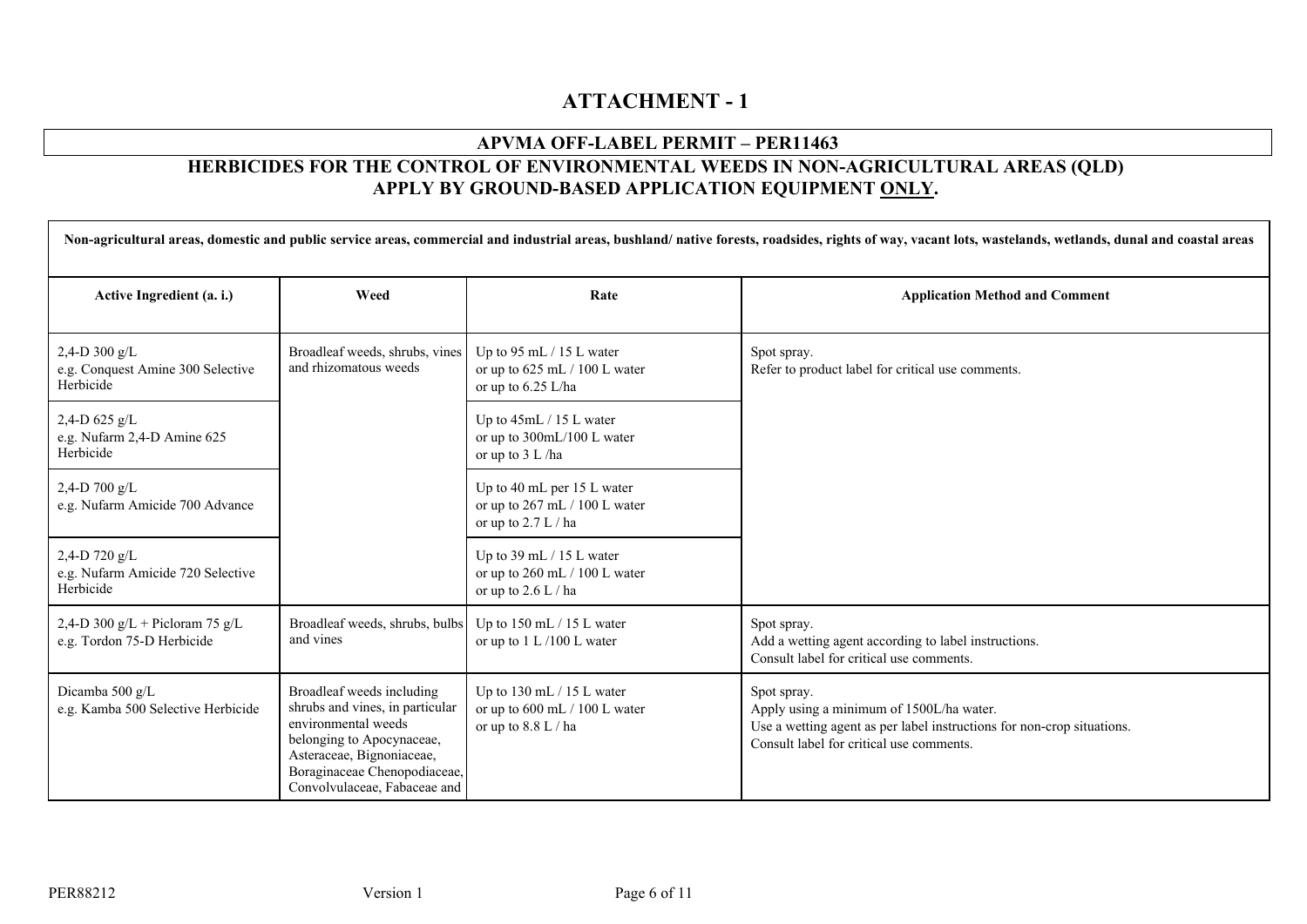| Dicamba 750 g/L<br>e.g. Kamba 750 Selective Herbicide                    | Polygonaceae families                                          | Up to $86$ mL $/$ 15 L water<br>or up to 400 mL / 100L water<br>or up to $5.8 L / ha$ |                                                                                                                                                                                                                                                                                                                                                                                                         |
|--------------------------------------------------------------------------|----------------------------------------------------------------|---------------------------------------------------------------------------------------|---------------------------------------------------------------------------------------------------------------------------------------------------------------------------------------------------------------------------------------------------------------------------------------------------------------------------------------------------------------------------------------------------------|
| Diesel                                                                   | Vines and herbs                                                | Sufficient amount as required to treat target<br>weeds                                | Paint or spot spray crowns.                                                                                                                                                                                                                                                                                                                                                                             |
| Fluazifop 128 g/L<br>e.g. Fusilade Forte 128EC Herbicide                 | Annual and perennial grasses                                   | 30 - 240 mL / 15 L water<br>or 200 mL - 1.6 L / 100L<br>or up to $6.6$ L / ha         | Spot spray.<br>Use the lower spot spraying application rate when targeting grass weeds that are growing<br>actively at the 5 leaf to early tillering stage. The higher spot spray application rate should be<br>used when targeting established and actively growing grass weeds.<br>Addition of an adjuvant is not necessary for Fusilade Forte.                                                       |
| Fluazifop 212 g/L<br>e.g. Fusilade Post-Emergence Selective<br>Herbicide |                                                                | 19 - 150 mL / 15 L water<br>or 125 mL - 1 L per 100 L water<br>or up to $4 L / ha$    | Always add wetting agent or spray oil according to label mixing instructions.<br>When spot spraying thorough coverage is required<br>Use the lower spot spraying application rate when targeting grass weeds that are growing<br>actively at the 5 leaf to early tillering stage. The higher spot spray application rate should be<br>used when targeting established and actively growing grass weeds. |
| Fluroxypyr 200 g/L<br>e.g. Flagship 200 Herbicide                        | Annual and perennial broadleaf 75 - 225 mL/15 L water<br>weeds | or 500 mL - 1.5 L / 100 L water<br>or $5 - 10$ L / ha                                 | Spot spray.<br>Consult label for critical use comments.<br>Do not spray if rain is likely within one hour.                                                                                                                                                                                                                                                                                              |
| Fluroxypyr 333 g/L<br>e.g. Starane Advanced Herbicide                    |                                                                | 45-135 mL / 15 L water<br>Or 300 - 900 mL / 100 L water<br>Or $3 - 6$ L / ha          |                                                                                                                                                                                                                                                                                                                                                                                                         |
| Fluroxypyr 400 g/L<br>e.g. Flagship 400 EC Herbicide                     |                                                                | 38 - 113 mL / 15 L water<br>Or 250 - 750 mL / 100 L water<br>Or $2.5 - 5 L / ha$      |                                                                                                                                                                                                                                                                                                                                                                                                         |
| Fluroxypyr 200 g/L<br>e.g. Flagship 200 Herbicide                        |                                                                | 500 - 1000 mL / 10 L water                                                            | Low volume/High concentration application e.g. Drench, splatter gun, sprinkler sprayer or<br>gas powered gun.                                                                                                                                                                                                                                                                                           |
| Fluroxypyr 333 g/L<br>e.g. Starane Advanced Herbicide                    |                                                                | 300 - 600 mL / 10 L water                                                             | Do not spray if rain is likely within one hour.                                                                                                                                                                                                                                                                                                                                                         |
| Fluroxypyr 400 g/L<br>e.g. Flagship 400 EC Herbicide                     |                                                                | 250 - 500 mL / 10 L water                                                             |                                                                                                                                                                                                                                                                                                                                                                                                         |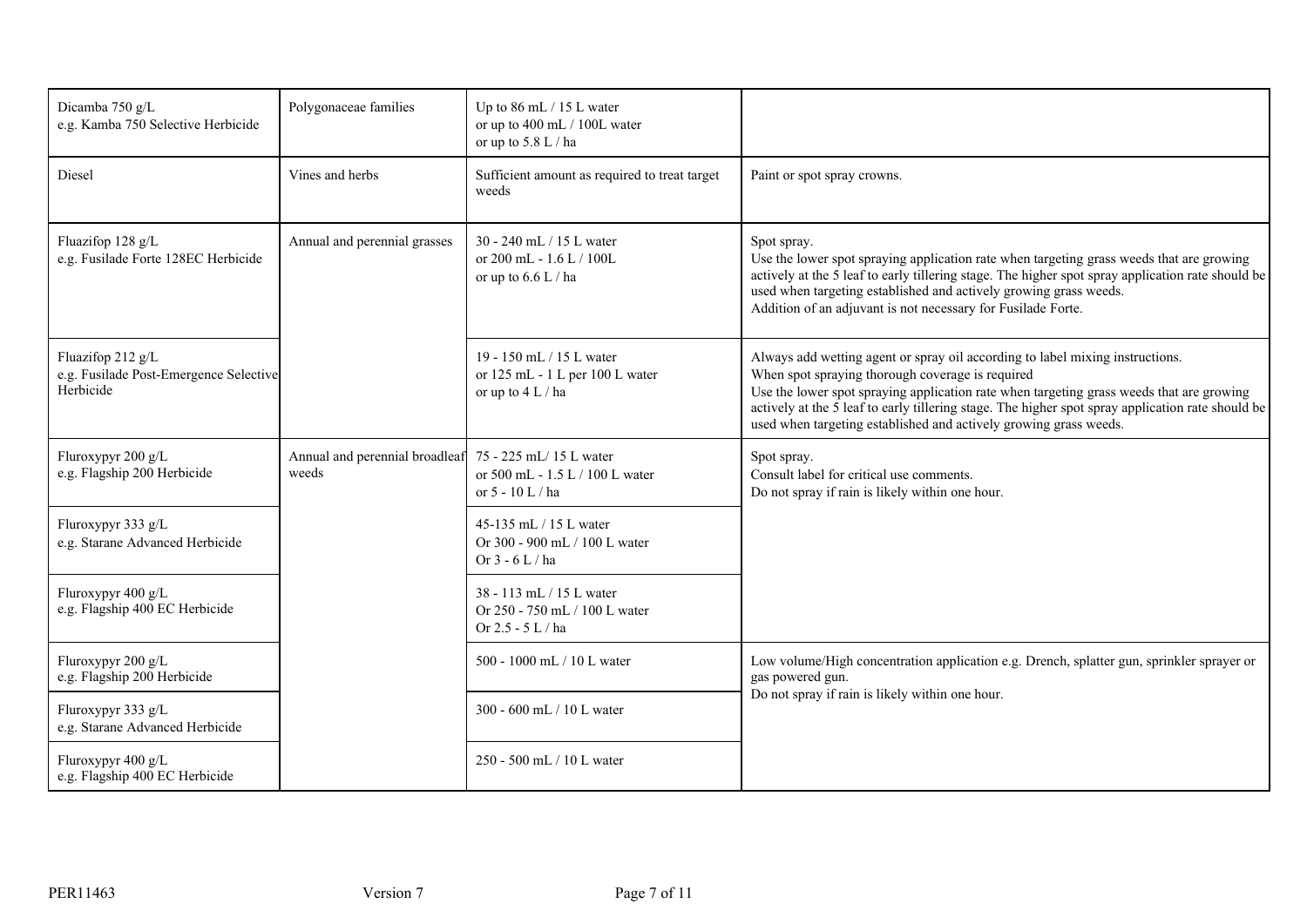| Fluroxypyr 200 g/L<br>e.g. Flagship 200 Herbicide                                                 | Woody weeds                                                                              | 225 - 750 mL / 15 L water<br>or 1.5 - 5 L / 100 L diesel, kerosene OR<br><b>Biosafe</b>      | Basal bark, or cut stump/brush-cutter application.<br>Do not spray if rain is likely within one hour.                                                                                                                                                                                                                                                                                                                                             |
|---------------------------------------------------------------------------------------------------|------------------------------------------------------------------------------------------|----------------------------------------------------------------------------------------------|---------------------------------------------------------------------------------------------------------------------------------------------------------------------------------------------------------------------------------------------------------------------------------------------------------------------------------------------------------------------------------------------------------------------------------------------------|
| Fluroxypyr 333 g/L<br>e.g. Starane Advanced Herbicide                                             |                                                                                          | 135-450 mL / 15 L water<br>or 900 mL - 3 L / 100 L diesel, kerosene OR<br><b>Biosafe</b>     |                                                                                                                                                                                                                                                                                                                                                                                                                                                   |
| Fluroxypyr 400 g/L<br>e.g. Flagship 400 EC Herbicide                                              |                                                                                          | 112 - 375 mL / 15 L water<br>or 750 mL - 2.5 L / 100 L diesel, kerosene OR<br><b>Biosafe</b> |                                                                                                                                                                                                                                                                                                                                                                                                                                                   |
| Fluxroxypyr 140 g/L Aminopyralid 10<br>g/L Liquid hydrocarbon 418 g/L<br>e.g. Hotshot Herbicide   | Annual and perennial broadleaf<br>weeds                                                  | 75 - 105 mL / 15 L water<br>or 500 - 700 mL / 100 L water                                    | High volume treatment/Spot spray.<br>As per label instructions.                                                                                                                                                                                                                                                                                                                                                                                   |
| Haloxyfop 520 g/L<br>e.g. Verdict 520 Herbicide                                                   | Annual and perennial grasses                                                             | 1 - 7.5 mL /15 L water - water volume<br>or 6 - 50 mL / 100 L water<br>or 100 - 800 mL/ha    | Spot spray.<br>Always add a wetting agent or spray oil as per label instructions under 'General<br>Instructions'.<br>Do not spray if rain is likely to occur within one hour.<br>Do not apply to weeds which may be stressed (not actively growing) due to<br>prolonged periods of extreme cold, moisture stress (waterlogged or drought<br>affected), poor nutrition or previous herbicide treatment as reduced levels of<br>control may result. |
| Imazapyr 240 g/L<br>e.g. Arsenal Super Herbicide or<br>Imazapyr 250 g/L<br>e.g. Arsenal Herbicide | Chincherinchee (Ornithogalum<br>spp.), annual and perennial<br>grass and broadleaf weeds | 60-90 mL / 15 L water<br>or 400 - 600 mL / 100 L water<br>or 4 to 6 L/ha                     | Spot spray.<br>Add a wetting agent as per label instructions.<br>DO NOT apply on or near desirable trees or other plants, or in areas where their<br>roots may extend, or in locations where the chemical may be washed or moved<br>into contact with their roots.                                                                                                                                                                                |
| Imazapyr 750 g/kg<br>e.g. Genfarm Imazapyr 750 SG<br>Herbicide                                    |                                                                                          | 20-30 g / 15 L water<br>or 130 - 200 g / 100 L water<br>or 1.3 - 2 kg/ha                     |                                                                                                                                                                                                                                                                                                                                                                                                                                                   |
| Imazapyr 150 $g/L +$<br>Glyphosate 150 g/L<br>e.g. Armoury Herbicide                              | Annual and perennial weeds.                                                              | 105-150 mL/15 L water<br>or 700-1000 mL/100 L water<br>or $7 - 10$ L / ha                    | Medium to high volume spray.<br>Pre or post emergent application.<br>As per label instruction.                                                                                                                                                                                                                                                                                                                                                    |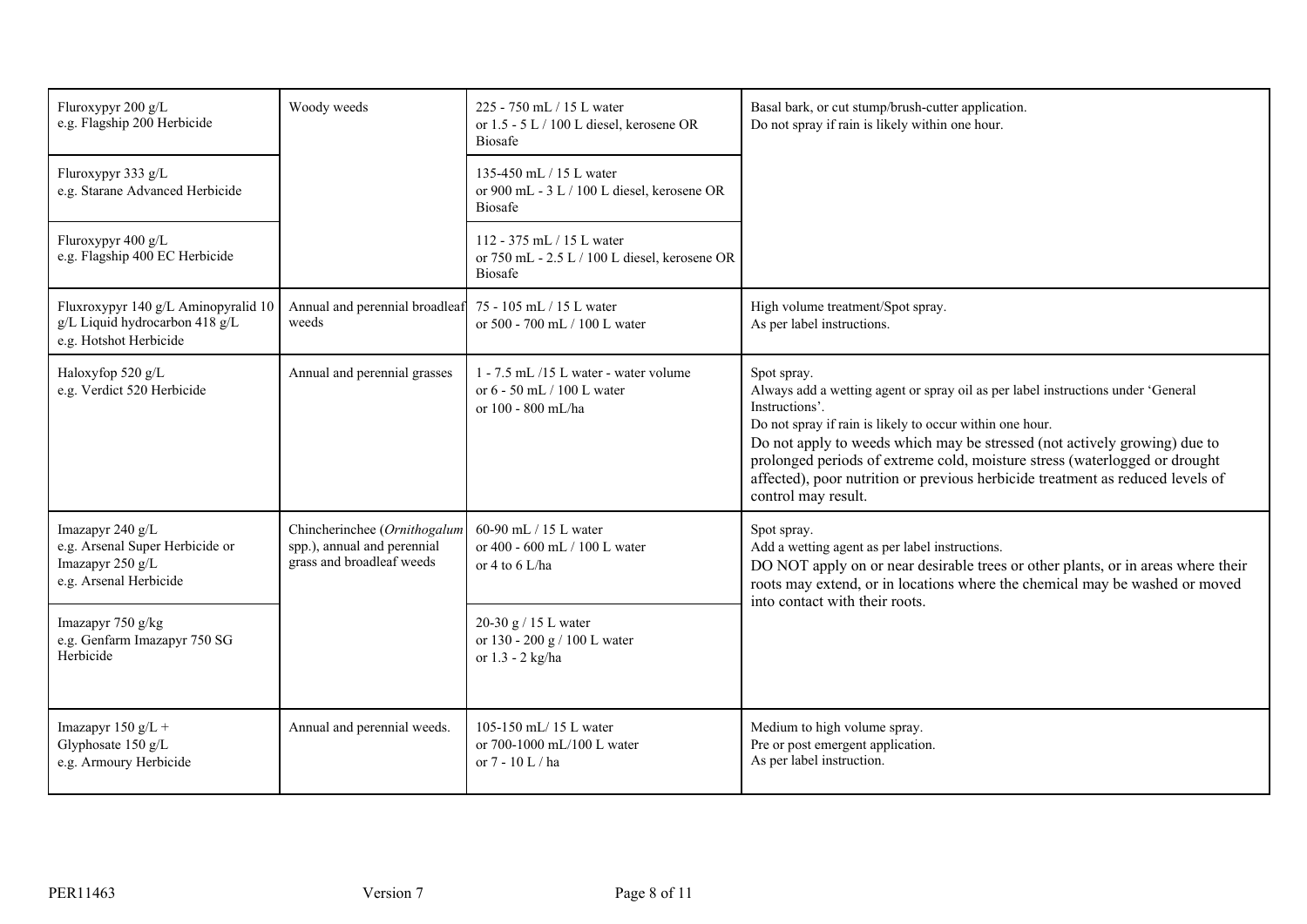| MCPA 500 g/L<br>e.g. Nufarm MCPA 500 Selective<br>Herbicide                                                                                                                                      | Broadleaf weeds and vines<br>including Asteraceae and<br>Geraniaceae<br>Convolvulaceae.                             | 75-150 mL / 15 L water<br>or 500 mL - 1 L/100 L water<br>or $5$ to $10$ L/ha        | Spot spray.<br>Add a wetting agent as per label instructions.                                                                                                          |
|--------------------------------------------------------------------------------------------------------------------------------------------------------------------------------------------------|---------------------------------------------------------------------------------------------------------------------|-------------------------------------------------------------------------------------|------------------------------------------------------------------------------------------------------------------------------------------------------------------------|
| MCPA 340 $g/L +$<br>Dicamba 80 g/L<br>e.g. Kamba M Selective Herbicide                                                                                                                           | Polygonaceae, Fabaceae,<br>Bignoniaceae and<br>Asclepiadaceae,<br>Convolvulaceae, Apiaceae and<br>Asteraceae weeds. | Up to 80 mL / 15 L water<br>Or up to 350 mL / 100 L water<br>$5.2$ L/ha             | Spot spray.                                                                                                                                                            |
| Metsulfuron-methyl 600 g/Kg<br>e.g. Kenso AgCare Ken-Met 600 WG<br>Herbicide                                                                                                                     | Annual and perennial broadleaf<br>weeds, bulbs, shrubs<br>Paspalum spp                                              | Up to $1.5$ g $/ 15$ L water<br>or 10 - 15 g / 100 L water<br>or up to 150 g/ha     | Spot spray.<br>Always add a wetting agent as per label instructions under 'Use of a Surfactant/Wetting<br>Agent'.<br>Refer to product label for critical use comments. |
|                                                                                                                                                                                                  | weeds, bulbs, shrubs and cacti                                                                                      | Annual and perennial broadleaf 2 g per 1 L water at 1 ml per 2 cm of hole or<br>cut | Drill, frill, axe or stem injection.                                                                                                                                   |
| Triclopyr 200 g/L + Picloram 100 g/L+<br>Aminopyralld 25 g/L<br>e.g. Tordon RegrowthMaster Herbicide<br><b>OR</b><br>Triclopyr 200 $g/L$ + Picloram 100 $g/L$<br>e.g. Apparent Slogger Herbicide | Woody weeds, vines and trees                                                                                        | 75 mL / 15 L water<br>or 500 mL / 100 L water                                       | Spot spray where residual weed control is required away from waterways.                                                                                                |
| Triclopyr 200 g/L + Picloram 100 g/L+<br>Aminopyralld 25 g/L<br>e.g. Tordon RegrowthMaster Herbicide<br><sub>or</sub><br>Triclopyr 200 g/L + Picloram 100 g/L<br>e.g. Apparent Slogger Herbicide | Woody weeds, vines, trees, and $1 L / 4 L$ water<br>cacti                                                           |                                                                                     | Drill, frill, axe or stem injection.                                                                                                                                   |
| Triclopyr 200 g/L + Picloram 100 g/L+<br>Aminopyralld 25 g/L<br>e.g. Tordon RegrowthMaster Herbicide<br>or<br>Triclopyr 200 g/L + Picloram 100 g/L<br>e.g. Apparent Slogger Herbicide            | Woody weeds, vines, trees and<br>cacti                                                                              | 750 mL / 15 L water                                                                 | Cut stumps to less than 10cm above the ground and immediately paint stump after cutting.<br>OR spot spray cut stump.                                                   |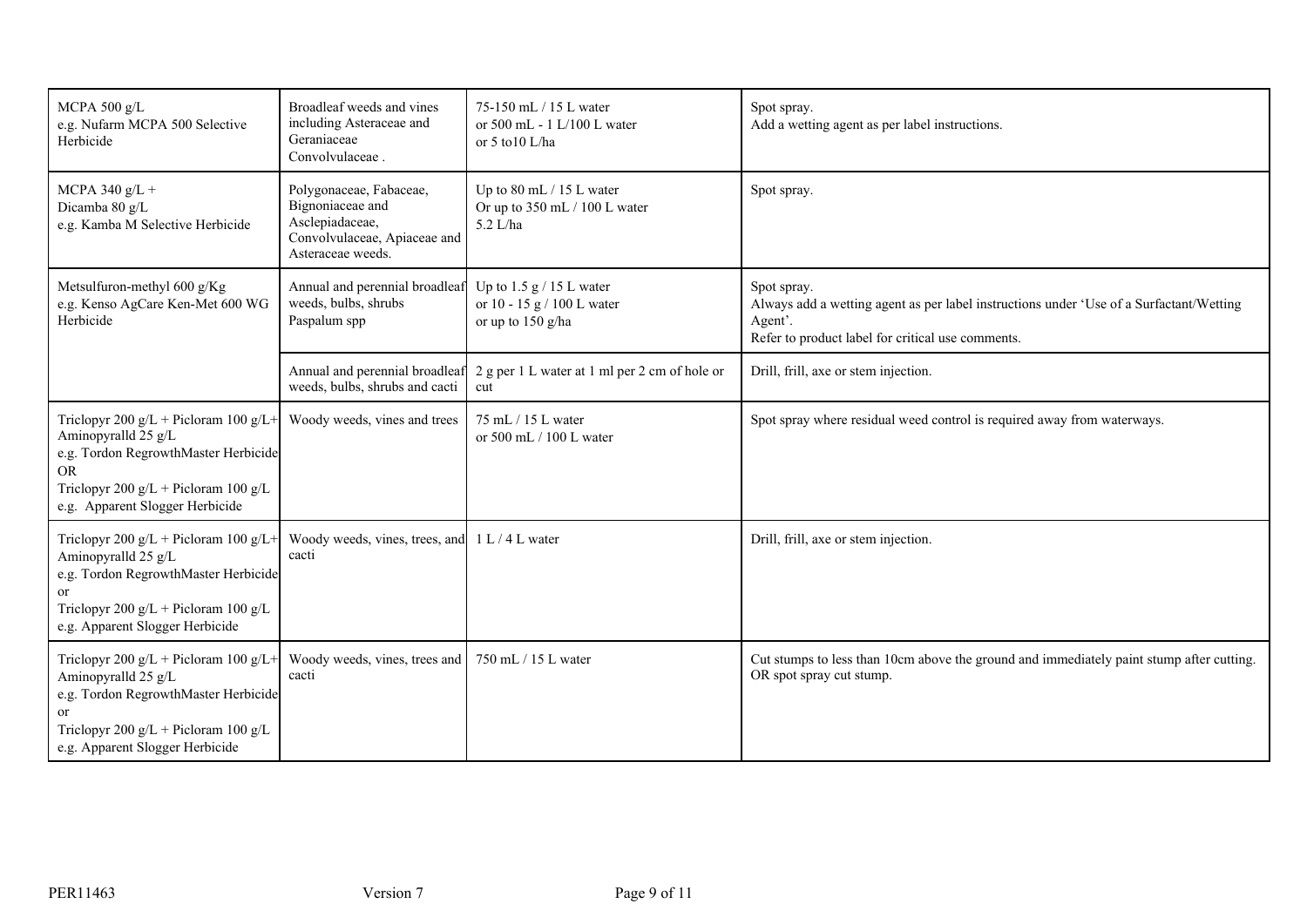| Triclopyr 240 $g/L$ + Picloram 120 $g/L$<br>e.g. Access Herbicide                                         | Woody weeds, vines, trees and<br>cacti                                             | 250 mL per 15 L in diesel or other suitable<br>carrier as per product label general instructions                                                                                                  | Either paint stump immediately after cutting,<br>Or paint,<br>Or spray basal bark.                                                                  |
|-----------------------------------------------------------------------------------------------------------|------------------------------------------------------------------------------------|---------------------------------------------------------------------------------------------------------------------------------------------------------------------------------------------------|-----------------------------------------------------------------------------------------------------------------------------------------------------|
|                                                                                                           | Woody weeds, vines and trees<br>with smooth bark, and stems<br>up to 5 cm diameter | 1 L per 10 L diesel.                                                                                                                                                                              | Thinline application method:<br>Spray the bark around the stem from ground level up to 5cm high.<br>Refer to product label for further instruction. |
| Triclopyr 300 g/L + Picloram 100 g/L<br>Aminopyralid 8 g/L                                                | Woody weeds, vines, trees and<br>cacti.                                            | 53-75 mL / 15 L water<br>or 350 mL - 500 mL / 100 L water                                                                                                                                         | Spot spraying where residual weed control is required.<br>Add a wetting agent or spray oil according to label instructions.                         |
| e.g. Grazon Extra Herbicide<br>or<br>Triclopyr 300 $g/L$ + Picloram 100 $g/L$<br>e.g. Conquerer Herbicide | 350-500 mL / 10 L water plus wetting agent                                         | Low volume/High concentration application e.g. Drench, splatter gun, sprinkler sprayer or<br>gas powered gun.<br>Refer to product label for appropriate wetter.<br>Read product label thoroughly. |                                                                                                                                                     |
| Triclopyr 600 g/L<br>e.g. Garlon 600 Herbicide                                                            | Woody weeds, vines and trees                                                       | 50 mL / 15L water<br>or $330$ mL $/$ 100 L water                                                                                                                                                  | Spot spray.                                                                                                                                         |
|                                                                                                           | Woody weeds, vines and trees                                                       | 17 mL per 1 L diesel, kerosene OR Biosafe                                                                                                                                                         | Basal bark spray or cut stump application.                                                                                                          |
| Triclopyr 50 $g/L$<br>e.g. Amgrow Chempsray Weed<br>Control Tree & Blackberry Killer                      | Woody weeds and vines                                                              | 600 mL / 15 L water,<br>or 3.96 L / 100 L water                                                                                                                                                   | Foliar spray.                                                                                                                                       |
|                                                                                                           | Woody weeds and vines                                                              | 200 mL / 1 L of kerosene or Biosafe                                                                                                                                                               | Basal bark spray or cut stump application.                                                                                                          |
| Glufosinate Ammonium 200 g/L<br>e.g. Basta Non-Selective Herbicide                                        | Broadleaf and grass weeds                                                          | $250 - 500$ mL/100 L water (handgun) or 75<br>mL/15 L water (knapsack)                                                                                                                            | Foliar spray.<br>As per label instructions.                                                                                                         |